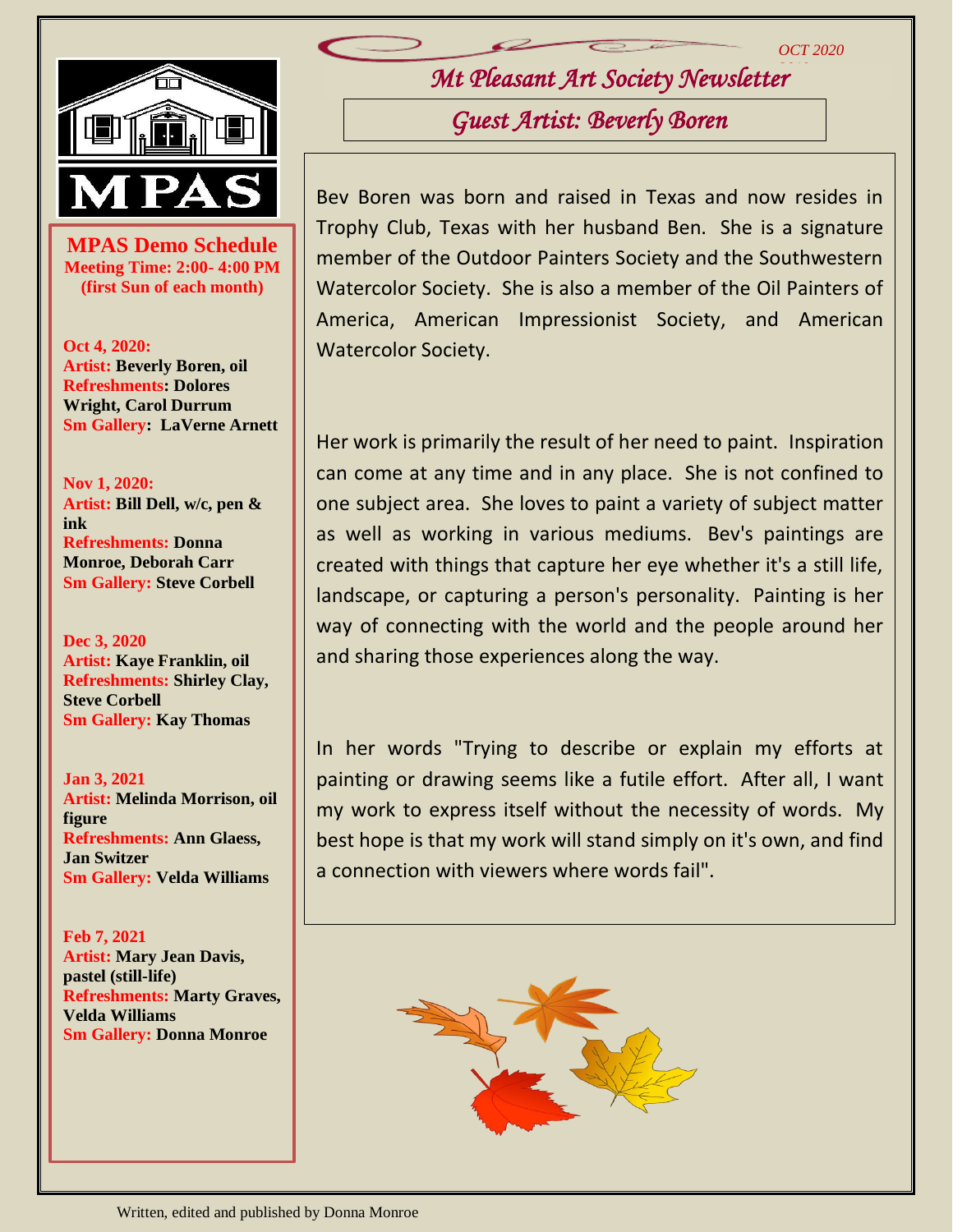# *President's Letter*

### Greetings Everyone!

Our last program was a very informative and inspiring one. Marian Hirsch painted a wonderful oil landscape and made it look so easy that even a non-oil painter may want to give oil a try. She also brought a beautiful sketch book filled with inspiring pen and ink drawings and watercolor sketches. She is a very talented lady and hopefully she will be with us again. I hope you were inspired as much as I was. Also, I want to thank Louise Loggins and LaVerne Arnett for providing our refreshments. Thank you both for the lovely table full of goodies. I also want to thank Dolores Wright for sharing her work with us in the month of September. I loved your work but especially the painting of your cat with a regal personality!

We have a change in our printed program for October. Our workshop and demo with John Cook was cancelled and we are pleased to have Beverly Boren doing oil work for our next program. She will bring some excitement and love for her art for all of us.

Our next Small Gallery Artist is LaVerne Arnett and I'm glad she is sharing with us. I'm looking forward to seeing what has been inspiring her lately. Our October refreshments will be provided by Dolores Wright and Carol Durrum and I'm sure we will enjoy the food they share with us.

On a more serious note, I want to express my condolences for all of our art family that have experienced recent deaths either due to COVID 19 (THE VIRUS) or to other conditions or circumstances. At this time, we all have probably experienced the loss of family, friends, or acquaintances. When we mourn the loss, we also have an opportunity to treasure our memories of them and celebrate their lives. You might want to think of a way we can communicate our love for the ones that have touched our lives. I'm thinking we might even use this as a fund raiser to make some money (for building repairs) and show our surrounding areas that some very talented and caring artists belong to the Mt. Pleasant Art Society. Some food for thought and I would love your input on this idea.

One last important item of information concerns our building repair which you will notice as you enter the front door! No more movable plywood on the floor! Steve Corbell has been working hard coordinating the repair to our front entryway. It is expected that we will have all the repairs completed by our October  $4<sup>th</sup>$ meeting except for the painting of the walls and floor. Steve has made sure we have experienced and knowledgeable workers and that we are getting the best price for the work. I know you will join me in thanking Steve for stepping out and going above and beyond his job duties. Thank you so much Steve for caring for this work as if it were your own home! Love for the Art Society is alive and well and shows in your attitude and work ethic for us. Again, thank you so much for all you do for us.

I look forward to seeing all of you on October  $4<sup>th</sup>$  for our program with Beverly Boren in oil.

Happy Painting! Sincerely, Shirley Clay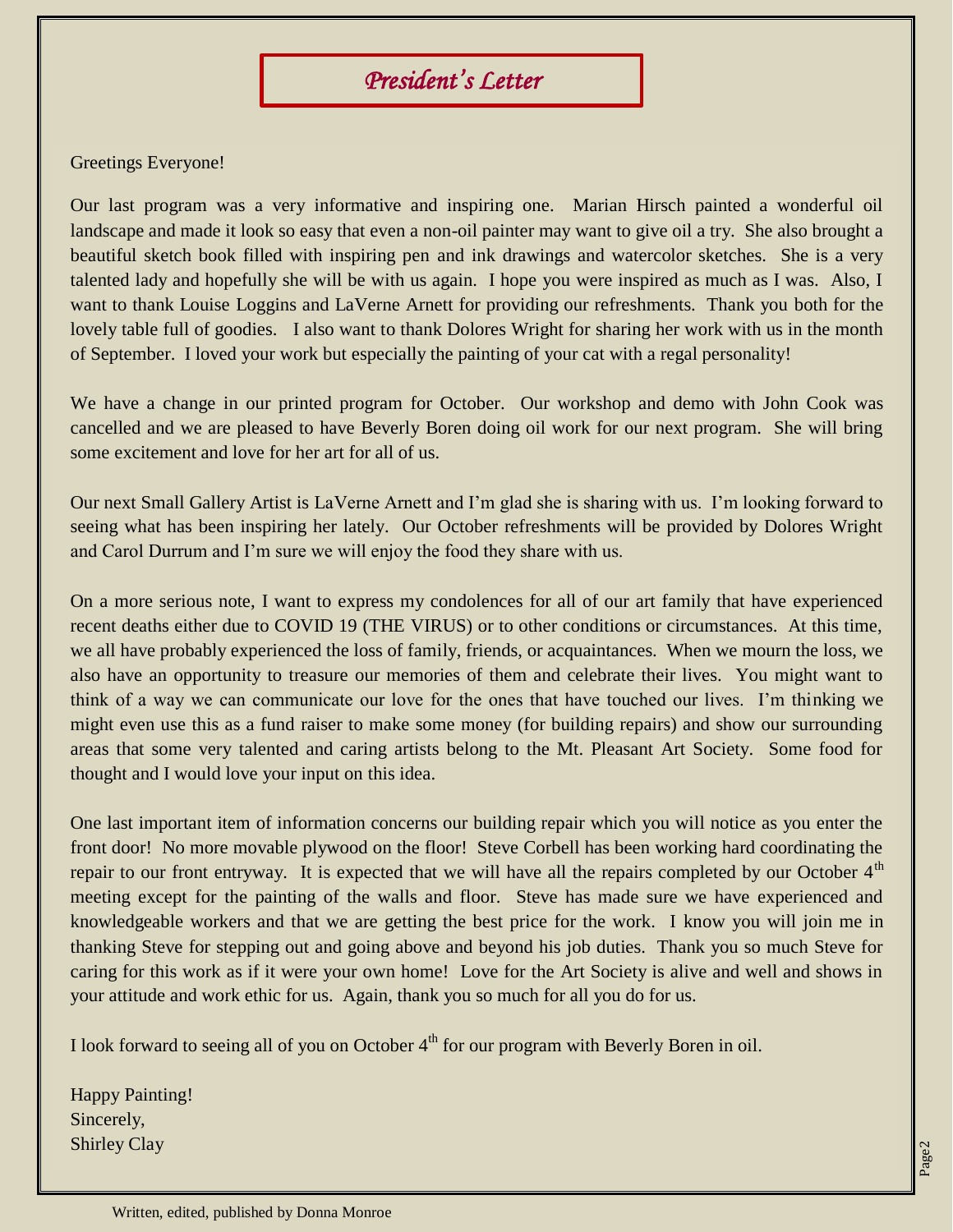## *Backroom Artist: LaVerne Arnett*

I have been drawing since an early age. Loved any form of art, but I'd didn't start painting until much later; had to stop painting for a while because four children and life got in the way of art. I started painting again and have taken almost every workshop Mt. Pleasant Art Society has had. I paint in watercolor and oil. I used to paint in pastel but had to give that up. I have learned something from every workshop I have taken and am still learning (always) and I am still having the time of my life painting and seeing the beauty of God's creation. When you really observe, there is so much beauty everywhere, you just have to look.

#### *Condolences*

Sandy Hinds and her husband lost their Grandson to Covid. Thoughts and prayers to her family.

### *A Note from Sept demo artist (Marian Hirsch)*

#### Dear Group,

Thank you so much for asking me to demonstrate for the Fall 2020 opening meeting. I was very pleased that so many were in attendance and hope that everyone enjoyed the demo. I spent about a half hour wrapping up the 11 x 14 oil this morning. The shapes were adjusted and then I added the higher chroma pops of color that I love. A lot of this was done with a palette knife so as not to disturb the under layer. Attached is the image.

Many of you asked about the scraper tool and you can find them at Jerry's Artarama. They are called Amazing "Wipe Out" Wipe-Off Tool, and are on sale presently.

With great appreciation Marian